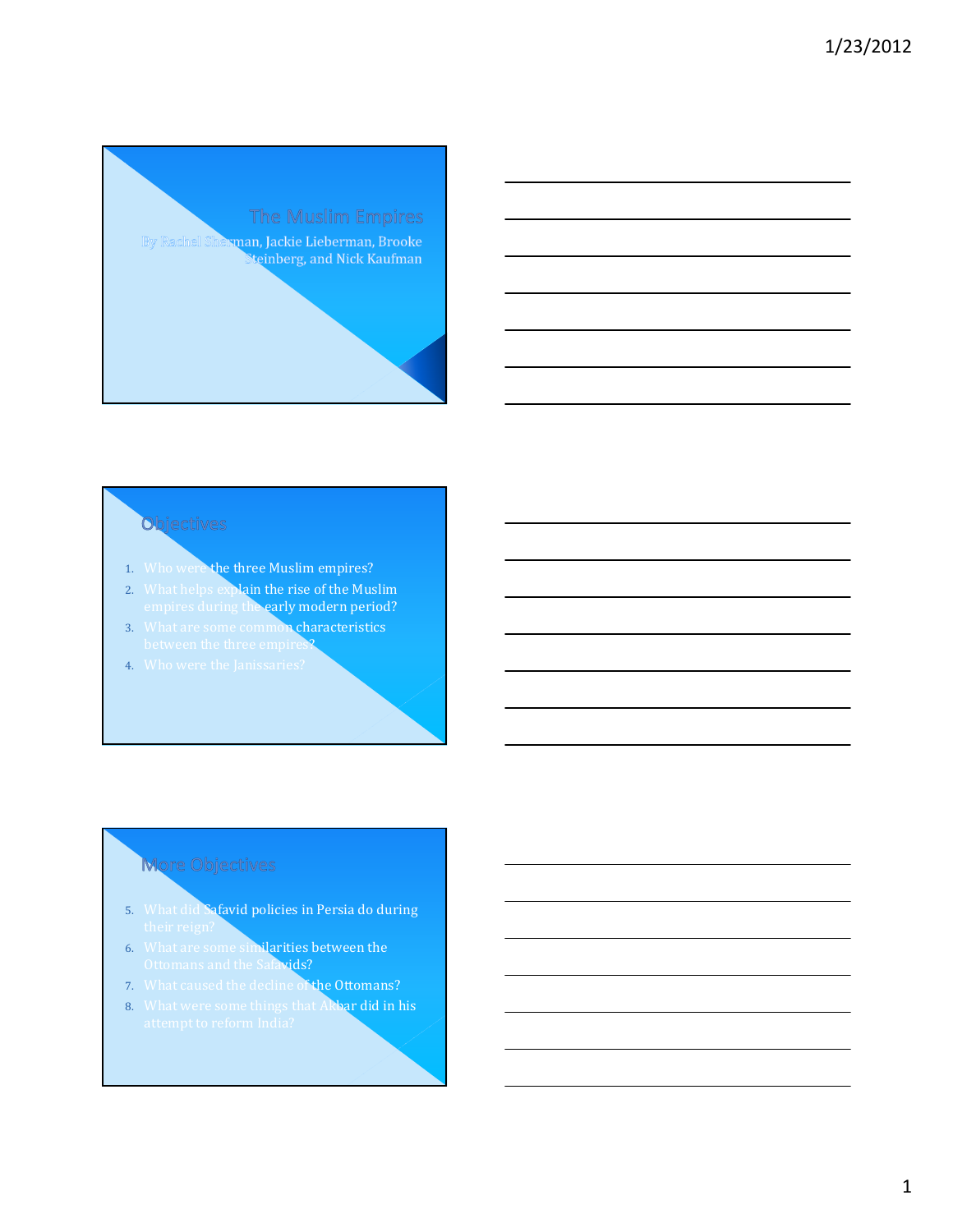







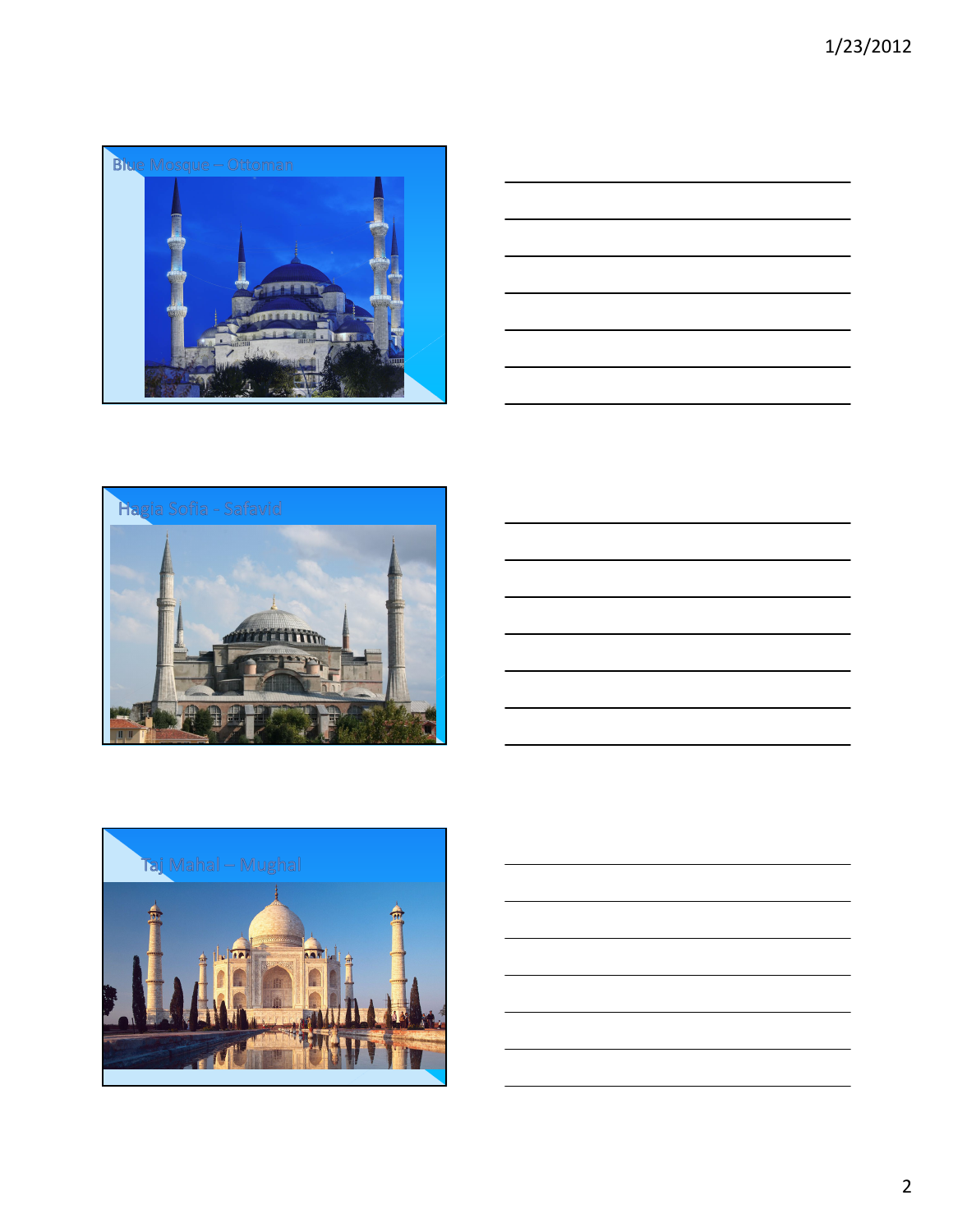





#### Social

- 1. Jews and Christians were dhimmis  $\rightarrow$  people
- 2. Abbasid caliphs and Ottoman sultans were distant from their subjects
- 3. Women under Safavid and Ottoman rule faced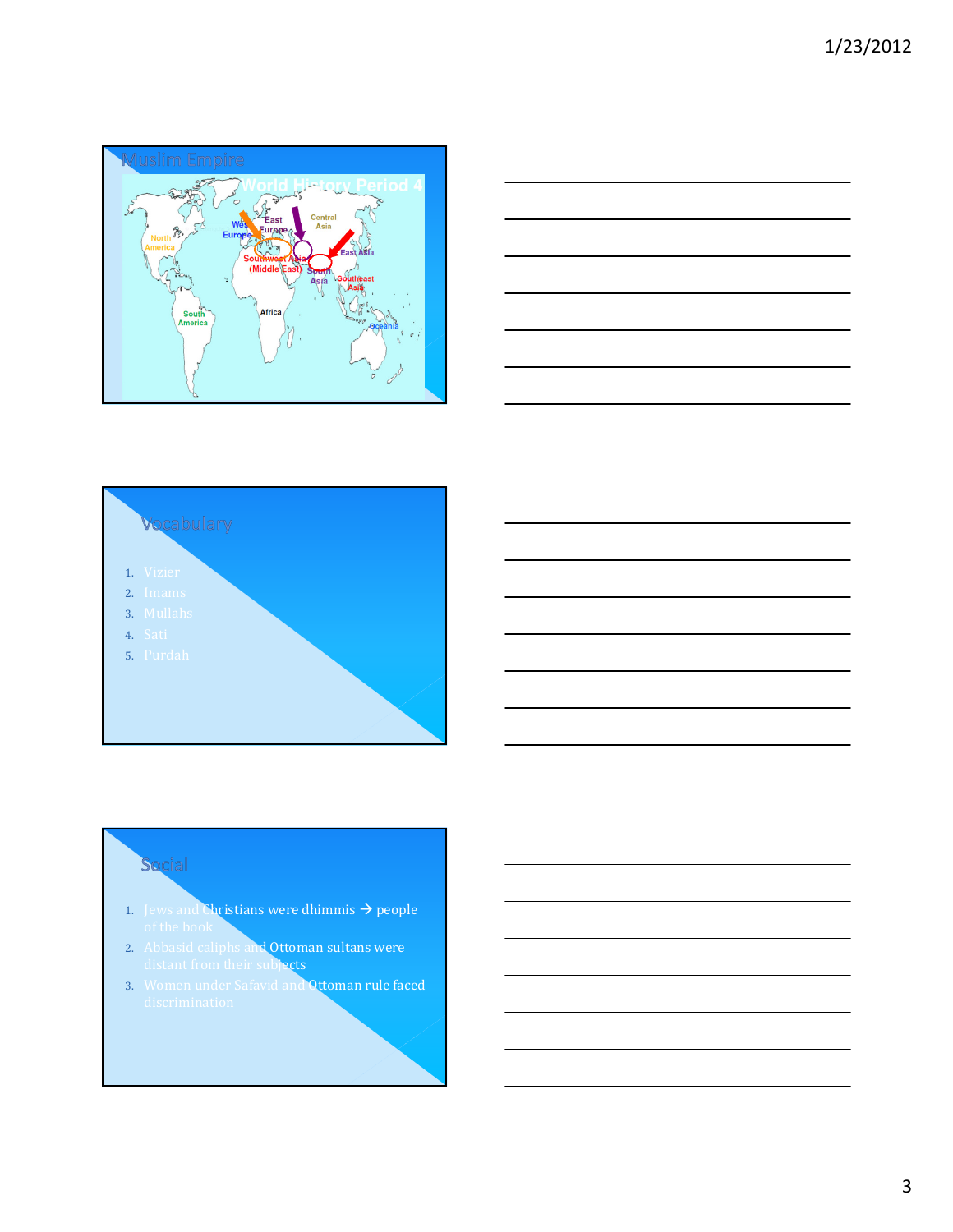# Political

- 1. Gunpowder weapons
- 2. Ottomans had infantry divisions that dominated the armies called Janissaries
- 3. Imams were rulers who could trace descent

## Interaction

- 1. Muslim empires were not as affected by Europe as the Americas
- 2. Three empires interacted (usually in battle)

### **Culture**

- 1. Ottoman and Safavid  $\rightarrow$  Islamic populations
- 2. Mughal Empire  $\rightarrow$  mostly Hindu population
- 3. Mullahs: mosque officials and prayer leaders
- 4. Akbar prohibited sati, burning widowed women upon husbands' death, and purdah